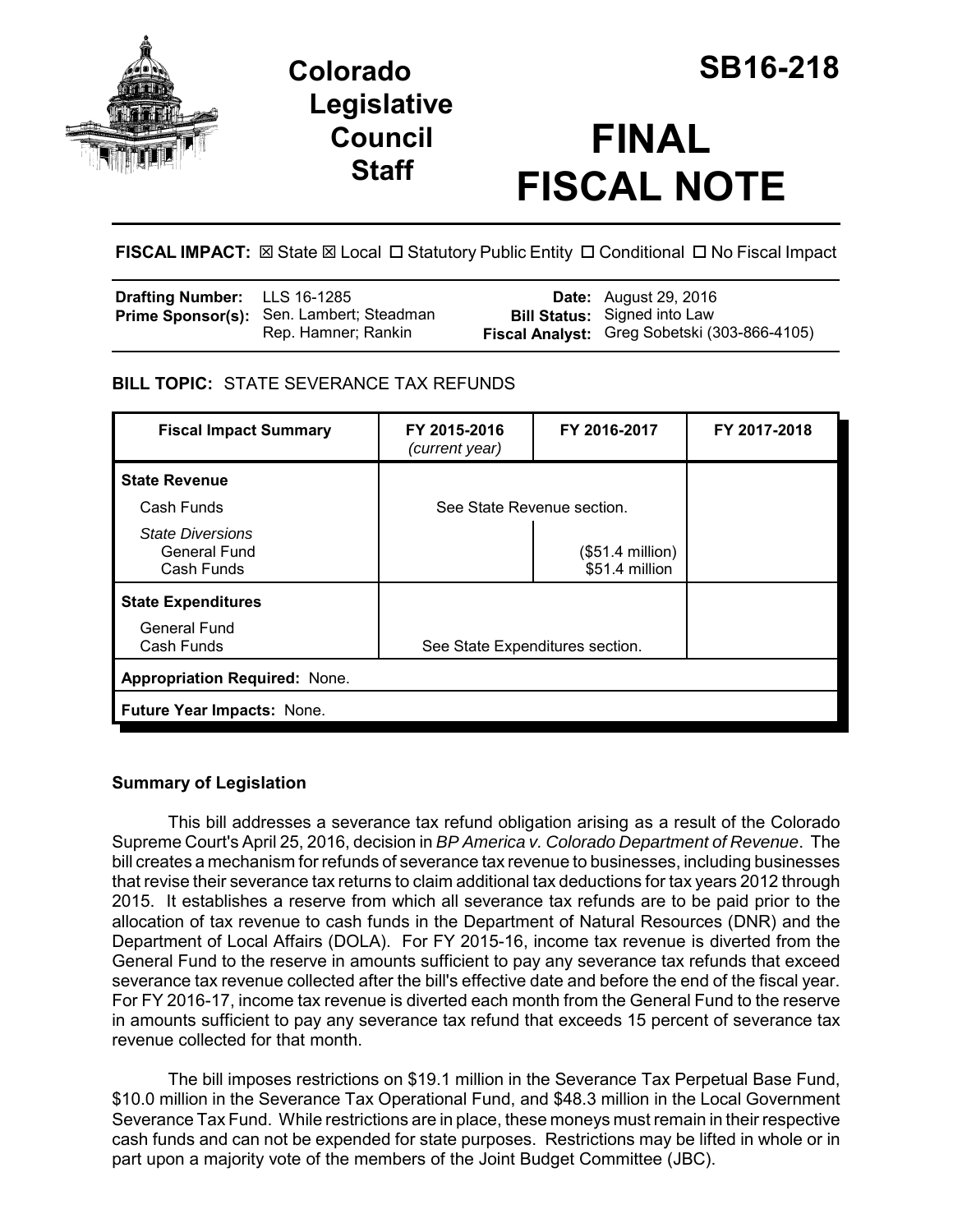August 29, 2016

The bill also extends a statutory repeal date, allowing severance tax revenue to continue to be allocated to the Severance Tax Trust Fund and the Local Government Severance Tax Fund between January 1, 2017, and July 1, 2017.

#### **Background**

Per the Supreme Court's decision in *BP America v. Colorado Department of Revenue*, energy companies are able to deduct any transportation, manufacturing, and processing costs from revenue when valuing severed minerals for tax purposes. Deductible costs specifically include direct costs and foregone returns on investment as a result of expenditures for these purposes. Additional costs listed on the Netback Expense Report Forms (NERF) submitted by oil and gas producers to county assessors may also be deductible. An agency rulemaking process to determine the degree to which these deductions may be claimed is ongoing.

The Supreme Court decision allows oil and gas producers to claim larger deductions than allowed previously, reducing severance tax revenue in future years and obligating the state to issue refunds to oil and gas producers that amend tax returns for prior years. Oil and gas producers may file amended tax returns for 2012 and subsequent years.

#### **State Revenue**

The bill's effects on state revenue for FY 2015-16 and FY 2016-17 are indeterminate. Under the Supreme Court decision, the state is obligated to issue refunds to taxpayers claiming expanded severance tax deductions. It is unknown how these refunds would be financed by executive branch agencies under current law.

The bill accounts for severance tax refunds by diverting income tax revenue to a reserve used to pay these refunds. Under the bill, refunds would be accounted as a reduction in state revenue. Under current law, it is possible that refunds would be accounted as state expenditures, in which case the bill reduces state revenue and expenditures for refunds by similar amounts.

The bill may expedite payments of refunds to taxpayers. To the extent that refunds are expedited, the bill increases revenue by reducing the state's liability for interest and penalties.

The bill restricts the amounts that may be spent from cash funds in the DNR and the DOLA. To the extent that the bill increases cash fund balances relative to current law, it will result in the accrual of additional interest in these funds.

*State diversions.* The bill increases income tax diversions from the General Fund to the reserve used to pay severance tax refunds by **\$51.4 million in FY 2016-17**. The bill is not expected to divert income tax revenue in the current FY 2015-16.

For FY 2015-16, the bill diverts income tax revenue to the reserve only if, for the period between the bill's effective date and the end of the fiscal year, required severance tax refunds exceed severance tax collections. Only a refund to BP America Production Company, in the amount of \$2.4 million, is expected to be made in FY 2015-16 on a cash accounting basis. Because severance tax collections are expected to be sufficient to pay this refund, no diversion is expected.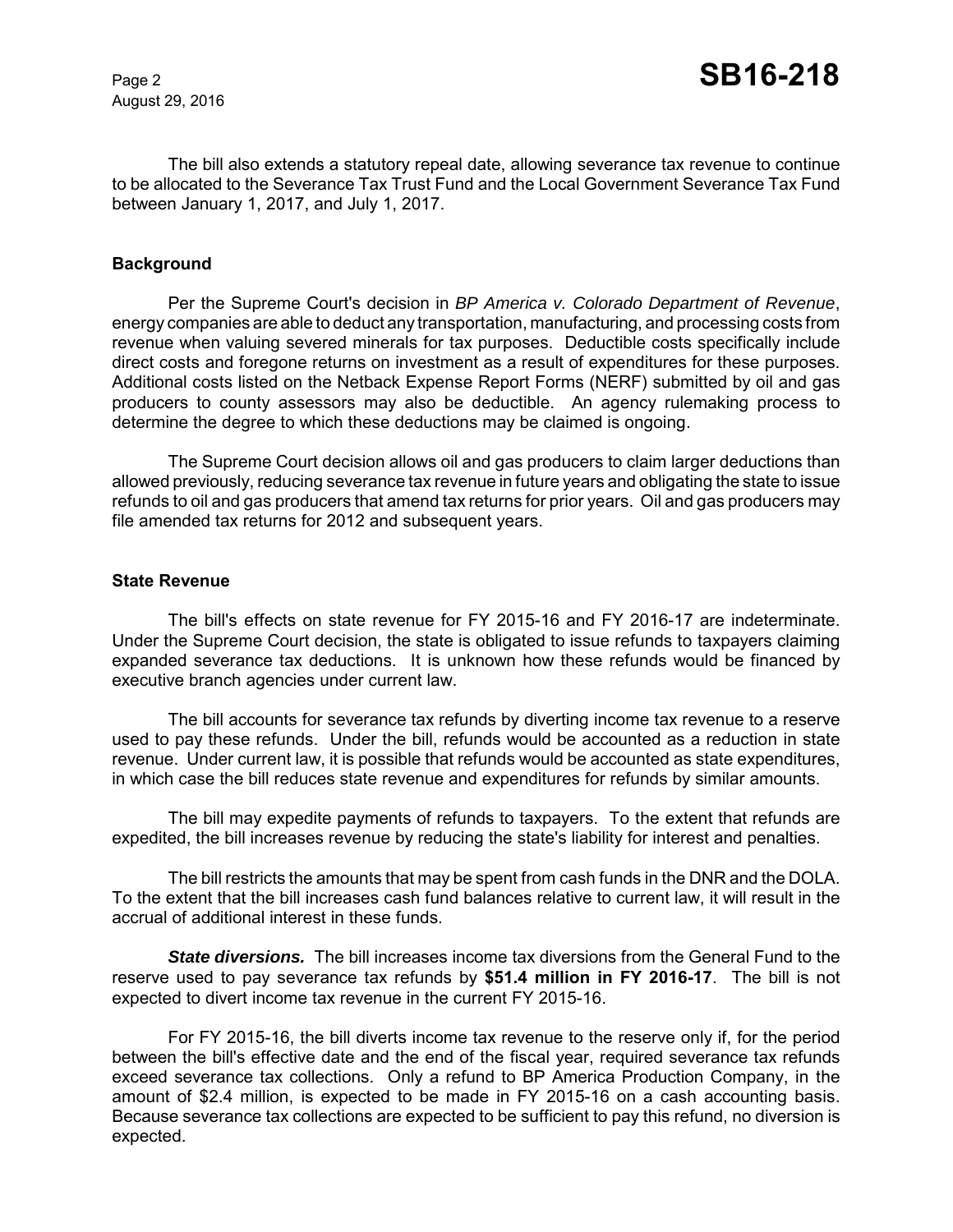August 29, 2016

For FY 2016-17, the bill requires that monthly diversions be made in amounts sufficient to pay refunds that exceed 15 percent of gross severance tax revenue collected for the month. This fiscal note assumes that all refunds required as a result of the Supreme Court decision that are booked in FY 2016-17 on a cash accounting basis will trigger diversions of income tax revenue. This amount is estimated at \$39.6 million, including \$25.3 million in refunds for return on investment deductions explicitly permitted in the Supreme Court decision and \$14.3 million in refunds for other NERF deductions expected to be permitted as a result of revisions to severance tax rules. To the extent that these refunds are paid in months when non-*BP America* related refunds total less than 15 percent of gross severance tax collections, the bill will not require income tax diversions, and the total amount diverted for FY 2016-17 will be less than estimated.

The bill is also expected to result in diversions of income tax revenue for non-*BP America* related refunds that exceed 15 percent of gross severance tax collections for a given month. Based on severance tax refund data since early 2004, approximately 12.3 percent of annual severance tax refunds exceed 15 percent of gross tax receipts for the months in which they are paid. Diversions for refunds unrelated to the Supreme Court decision are expected to total \$11.8 million in FY 2016-17.

#### **State Expenditures**

*Cash fund restrictions.* The bill places restrictions on specific amounts of money in three state cash funds, requiring that these amounts be held in the funds until released in whole or in part by a majority vote of the JBC. Restrictions are applied to:

- \$19.1 million in the Severance Tax Perpetual Base Fund in the DNR;
- \$10.0 million in the Severance Tax Operational Fund in the DNR; and
- \$48.3 million in the Local Government Severance Tax Fund in the DOLA.

If the JBC chooses not to release these amounts, state expenditures may be reduced for FY 2016-17. It is expected that restrictions placed on the Severance Tax Operational Fund will reduce DNR expenditures for endangered species conservation programs by at least \$1.5 million. The bill specifies that the amount restricted in the Local Government Severance Tax Fund would otherwise be used for grants, rather than direct distributions to local governments. Under current law, refunds required as a result of the Supreme Court decision may reduce the amounts in the funds such that expenditures are reduced by a similar amount.

*Allocations of severance tax revenue.* The bill extends a statutory repeal date, allowing the current disbursements of severance tax revenue to the Severance Tax Trust Fund and the Local Government Severance Tax Fund to continue between January 1, 2017, and July 1, 2017. Under the June 2016 Legislative Council Staff forecast, severance tax revenue for this period is expected to total \$42.8 million. Each fund receives 50 percent of severance tax revenue collected.

#### **Local Government Impact**

State DOLA grants to local governments are reduced by up to \$28.6 million in FY 2016-17. Under current law, the DOLA is expected to issue \$28.6 million in August 2016 grants from the Local Government Severance Tax Fund. The bill restricts this amount, precluding its expenditure until released by a vote of the JBC. Under current law, refunds required as a result of the Supreme Court decision may reduce the amount in the fund such that the August grants are reduced or not made.